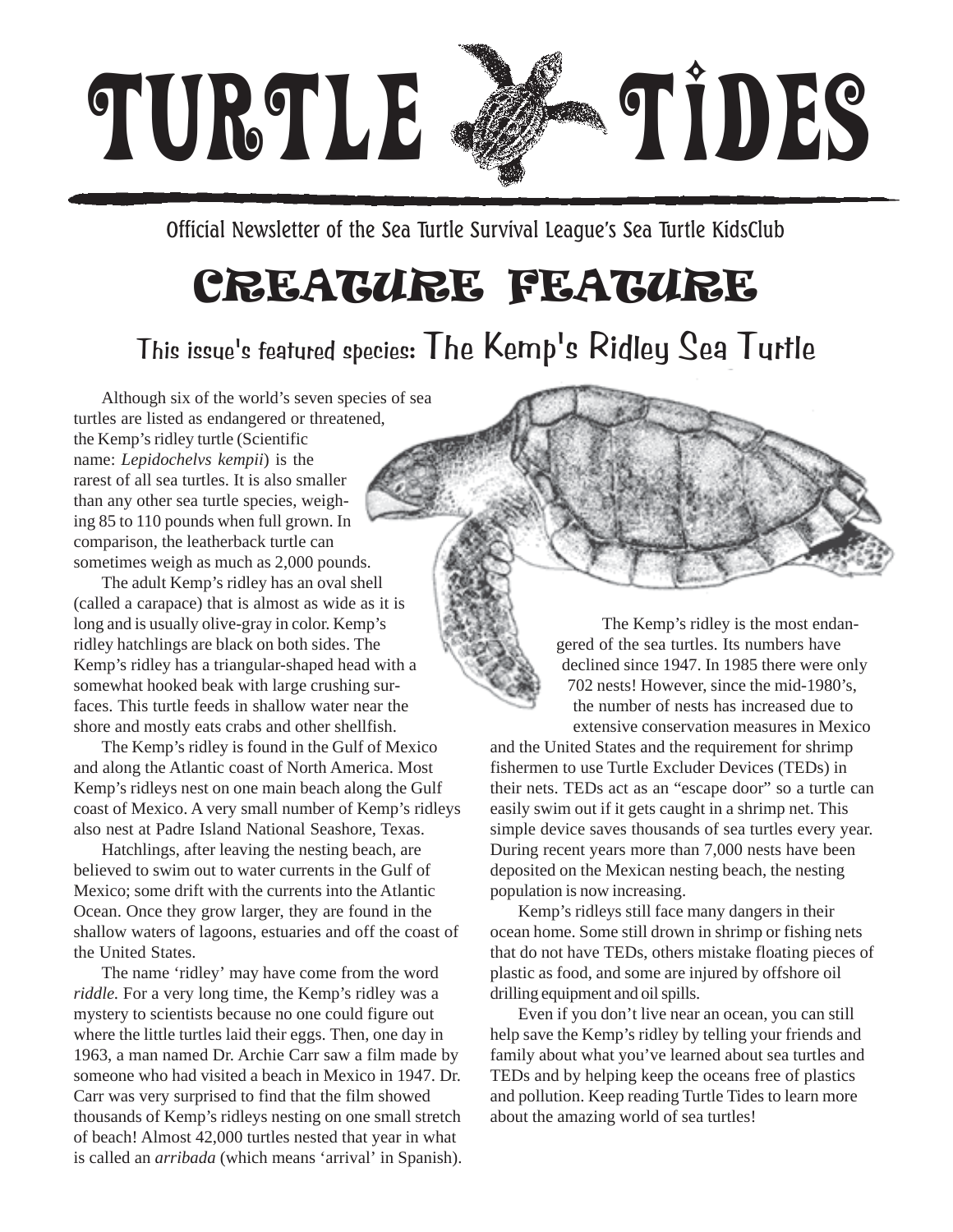

Are you doing something cool that relates to sea turtles and their habitats?

If you, your family and friends, your school or the people in your community are doing something to help save sea turtles, please let me know about it!

Send me your artwork, letters, photos and poems. I may not be able to return them, but I'll print many of them in the Turtle Tides Newsletter. Please include your name, age and address and mail it to:

Turtle Tides Editor 4424 NW 13th St  $Ste$  B-11 Gainesville, FL 32609

or send an email to: kimberly@cccturtle.org

Thanks!!

TURTLE & TIDES! GUPGIG APG

A special thanks to Hytr5 (her nickname) from New York for submitting artwork! She sent in numerous pictures of sea turtles including a large green sea turtle on the envelope! I was so excited to open the letter. Thanks again for your beautiful pictures!

Kimberly Johnson Turtle Tides Editor

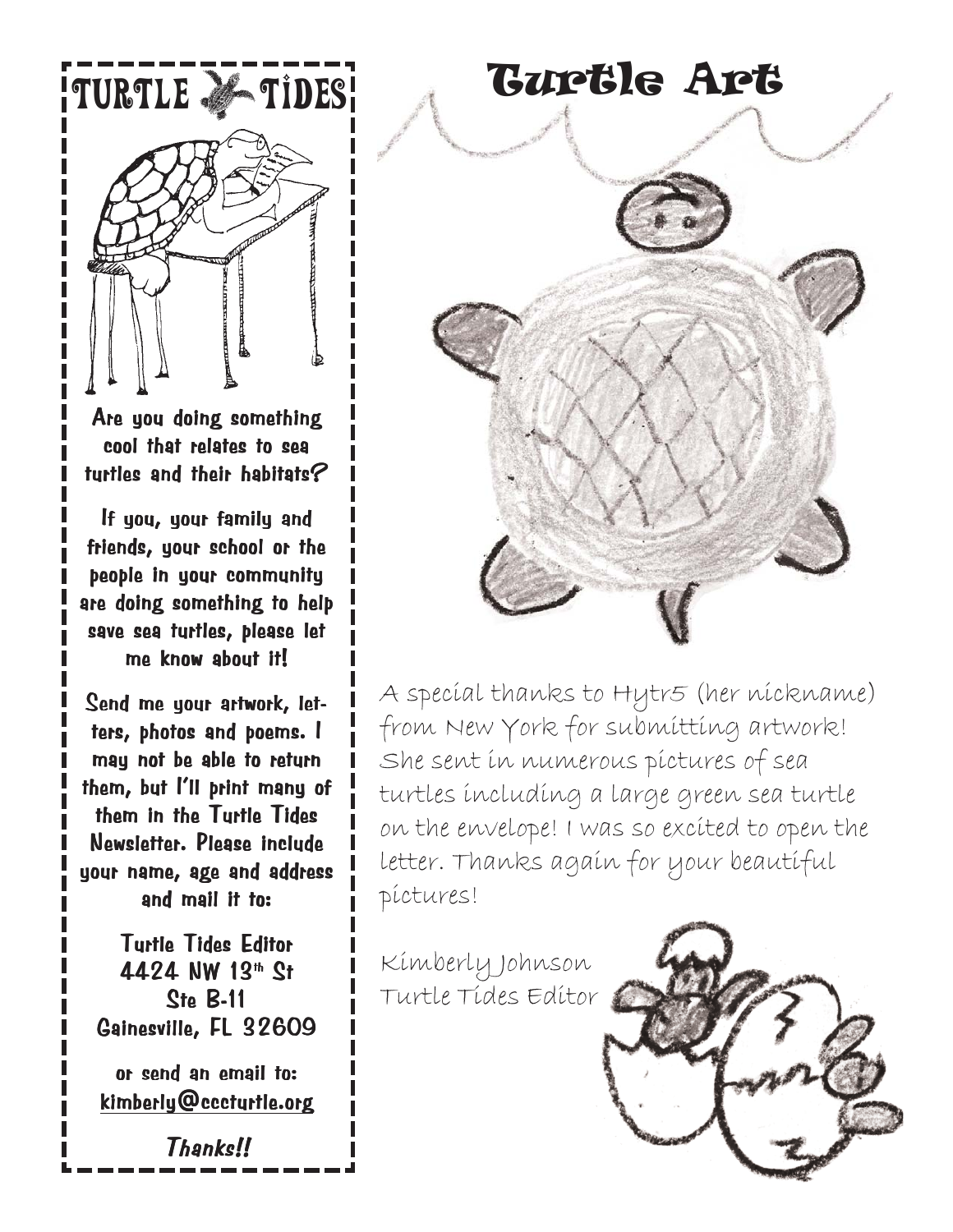

Turtle Tides is an environmental education publication for children published by the Caribbean Conservation Corporation, 4424 NW 13th St, Ste B-11, Gainesville, FL 32609.

The Sea Turtle Survival League and Sea Turtle KidsClub are programs of the non-profit Caribbean Conservation Corporation. Founded in 1959, the Caribbean Conservation Corporation is the world's oldest sea turtle research and conservation organization.

## CCMaking Waves.cl

You can make waves! To try it, you'll need:

- A clear plastic bottle (a small soft drink bottle will do!)
- White vinegar
- Green and blue food coloring
- Vegetable oil
- Heavy tape (duct tape or electrical)
- 1. Remove the labels from the clear plastic bottle.

2. Fill the bottle half full of white vinegar.

3. Add drops of green and blue food coloring until you create a brilliant shade.

4. Fill the bottle to the top with vegetable oil. Squeeze the bottle to remove any air bubbles.

5. Screw the lid on the bottle and seal it with heavy tape.

#### Surf's up!

Now you can make waves by rocking the bottle from side to side. That's too cool!